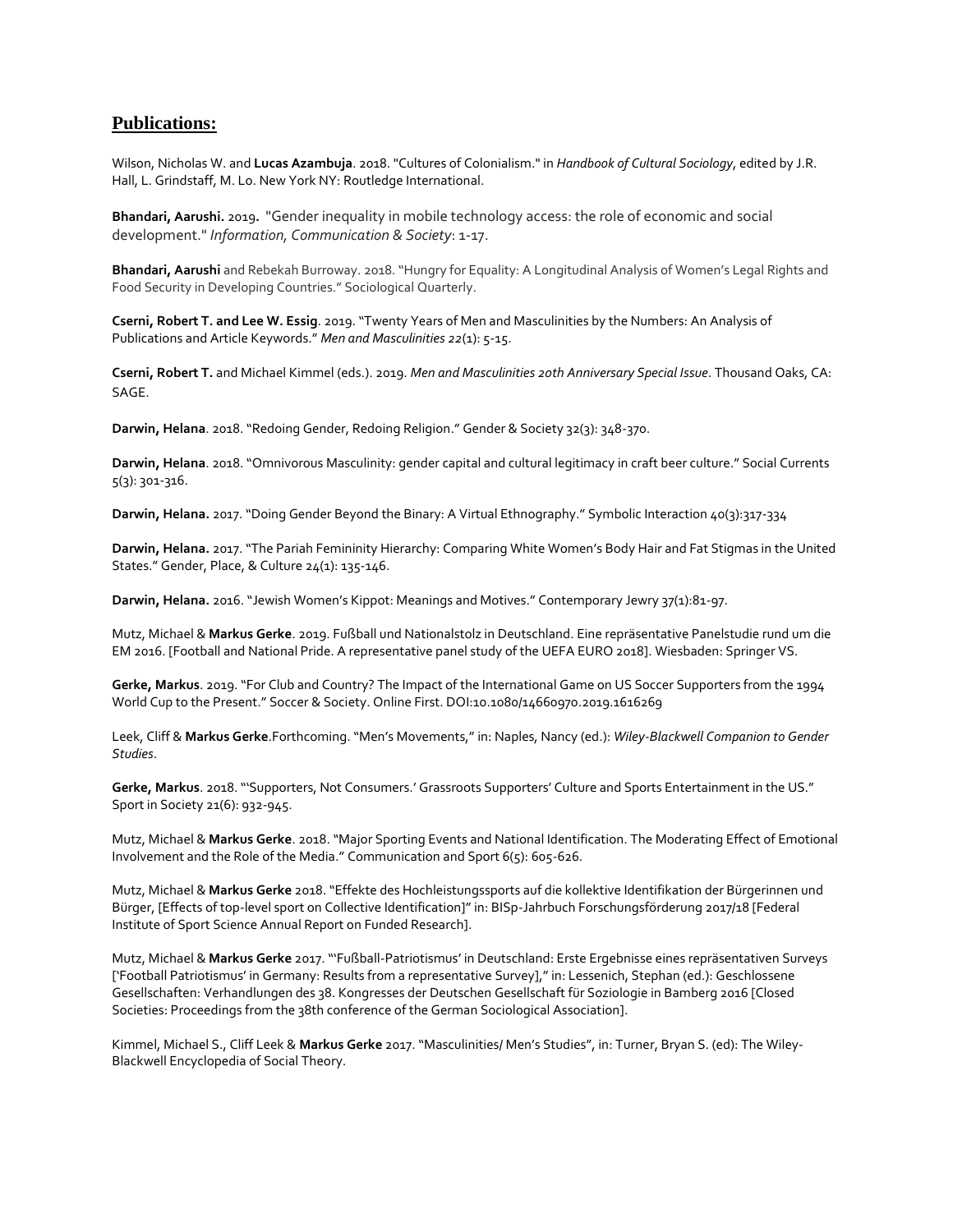Heerwig, Jennifer A. and **Katie M. Gordon.** Forthcoming. "Buying a Voice: Gendered Contribution Careers Among Affluent Political Donors to Federal Elections, 1980-2008." Sociological Forum.

**Hargrove, Andrew**. 2019. "Economic and Social Determinants of Access to Water and Sanitation: A Cross-National, Multilevel Analysis of Well-being in Developing Nations." *Sociological Inquiry,* <https://doi.org/10.1111/soin.12282>*.*

**Hargrove, Andrew**. 2019. "Global Aid in the Water Sector: A Descriptive Analysis of International Development Effectiveness." *International Journal of Social Science Studies 7*(2): 19 - 35*.*

Burroway, Rebekah, and **Andrew Hargrove**. 2018. "Education is the Antidote: Individual- and Community-Level Effects of Maternal Education on Child Immunizations in Nigeria." *Social Science & Medicine* 213: 63-71.

Burroway, Rebekah, and **Andrew Hargrove**. 2018. "It Takes a Village: Individual- and Community-Level Effects of Women's Education on Child Malnutrition in Nigeria." *Sociology of Development* 4(2): 145-168.

Kristen Shorette, **Kent Henderson**, **Jamie M. Sommer**, and Wesley Longhofer. 2017. "World society and the natural environment." *Sociology Compass 11*(10).

Fallon, Kathleen, Anna-Liisa Aunio, and **Jessica Kim**. "Decoupling International Agreements from Domestic Policy: The State and Soft Repression." *Human Rights Quarterly* 40(4): 932-961.

**Kim, Jessica** and Kathleen Fallon. Forthcoming. "The Political Sociology of Democracy: From Measurement to Rights." Cambridge Handbook of Political Sociology.

**Klevnyuk, Daria. (**forthcoming) Khlevnyuk D. Narrowcasting Collective Memory Online: "Liking" Stalin in Russian Social Media // Media, Culture and Society.

**Klevnyuk, Daria.** (forthcoming) Khlevnyuk D. Victims' Categorization: Making Sense of Purges in Karelia and on Solovki // Laboratorium.

**Lynn, Vanessa**. 2018. "Dialogues of the War on Drugs: towards restorative reentry initiatives." *Contemporary Justice Review*. 20 (2) 159-184.

**Marchia, Joseph and Jamie M. Sommer**. 2017. "(Re)defining heteronormativity." *Sexualities* 1363460717741801.

**Marchia, Joseph,** "Lesbian, Gay, and Bisexual human rights as a global health issue." *Sociology Compass* 10.1111/soc4.12642

**Rogers, Nick**, 2018. 'Split Screens: A Content Analysis of American Liberals' and Conservatives' Respective Television Favorites.' *Psychology of Media Culture.*

Kail, Ben L., Miles Taylor, and **Nick Rogers**, 2018. 'Double Disadvantage in the Process of Disablement: Race as a Moderator in the Association between Chronic Conditions and Functional Limitations.' *Journal of Gerontology (Social Sciences).*

**Sommer, Jamie M**. Forthcoming. "Autonomy, health expenditures and development: A cross-national analysis of infant and child mortality." *International Journal of Development Issue[s.](https://doi.org/10.1108/IJDI-09-2018-0136)* <https://doi.org/10.1108/IJDI-09-2018-0136>

**Sommer, Jamie M**, Michael Restivo, John M. Shandra, and Holly Reed. 2019. "African Development Bank Reproductive Health." *Sociology of Development* 5(1):31-49[.](https://doi.org/10.1525/sod.2019.5.1.31) <https://doi.org/10.1525/sod.2019.5.1.31>

Shandra, John M., Michael Restivo, and **Jamie M. Sommer**. 2019. "Do China's Environmental Gains at Home Fuel Forest Loss Abroad?: A Cross-National Analysis." *Journal of World-Systems Research* 25(1): 83-11[0.](https://doi.org/10.5195/jwsr.2019.761) <https://doi.org/10.5195/jwsr.2019.761>

**Sommer, Jamie M**, Michael Restivo, and John M. Shandra. 2019. "The United States, Bilateral Debt-for-Nature Swaps, and Forest Loss: A Cross-National Analysis." *Journal of Development Studie[s.](https://doi.org/10.1080/00220388.2018.1563683)* <https://doi.org/10.1080/00220388.2018.1563683>